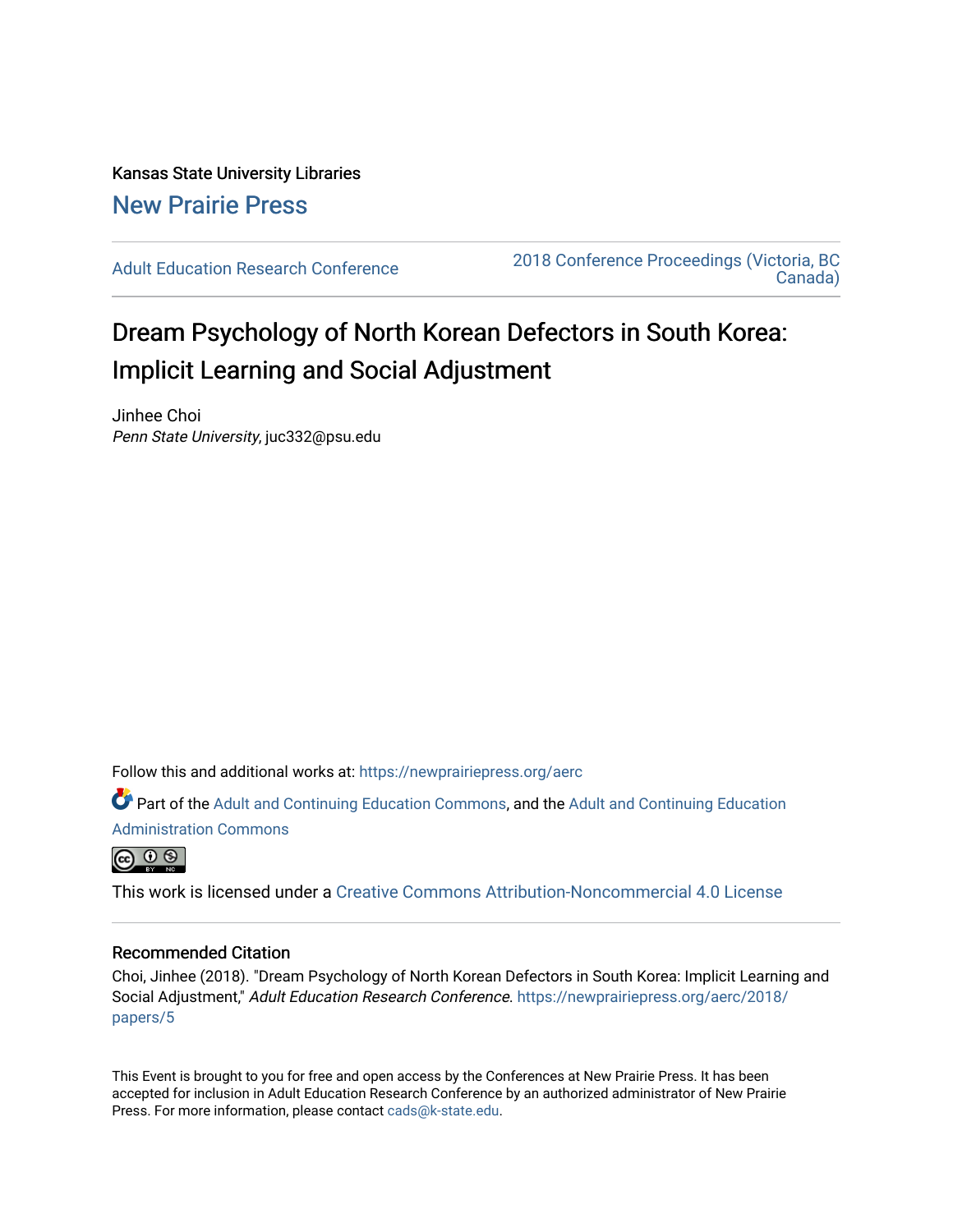# **Dream Psychology of North Korean Defectors in South Korea: Implicit Learning and Social Adjustment**

Jinhee Choi Pennsylvania State University

Abstract: This paper applies the theoretical framework of Fromm's humanistic psychology to examine the reported content of North Korean defectors' dreams during sleep and considers what the psychological data suggests about the defectors' past social experience in authoritarian North Korea and their present social situation as adults learning to adjust to a new life in neo-liberal South Korea.

Keywords: adult defectors, Erich Fromm, Korean peninsula, nightmares, sleep experiences, social psychology

# **Introduction and Purpose**

In the last three decades, many scholars and practitioners have examined the connection between dreams and learning (Crick & Mitchison, 1983; de Vries, 2014; Vandekerckhove & Cluydts, 2010; Walker, 2017). Yet available studies have insufficiently investigated whether dream experiences are beneficial in explaining adult learning relevant to prior social experiences or whether analysis of dream content can enhance understanding of adult learners. Humanistic psychology, however, explains that the dreaming mind can reveal feelings and thoughts that are repressed during waking hours (Fromm, 1949).

By exploring common narrative elements in the dream reports of North Korean defectors in South Korea in particular, one identifies concerns, worries, and stresses they are experiencing as they adapt to their new surroundings. One such recurrent narrative in the data is the image of returning home to feed loved ones and then becoming trapped, unable to again leave the Democratic People's Republic of Korea (North Korea).

Through an examination of adult North Korean defectors' self-reports of their dreams and nightmares, as available in interviews recorded in broadcast and print media, this study explores dream content, dream emotions, and dreamer reactions to better describe implicit-learning lives associated with sleep experiences. What is apparent through the examination is that North Korean defectors' dream experiences have an effect on their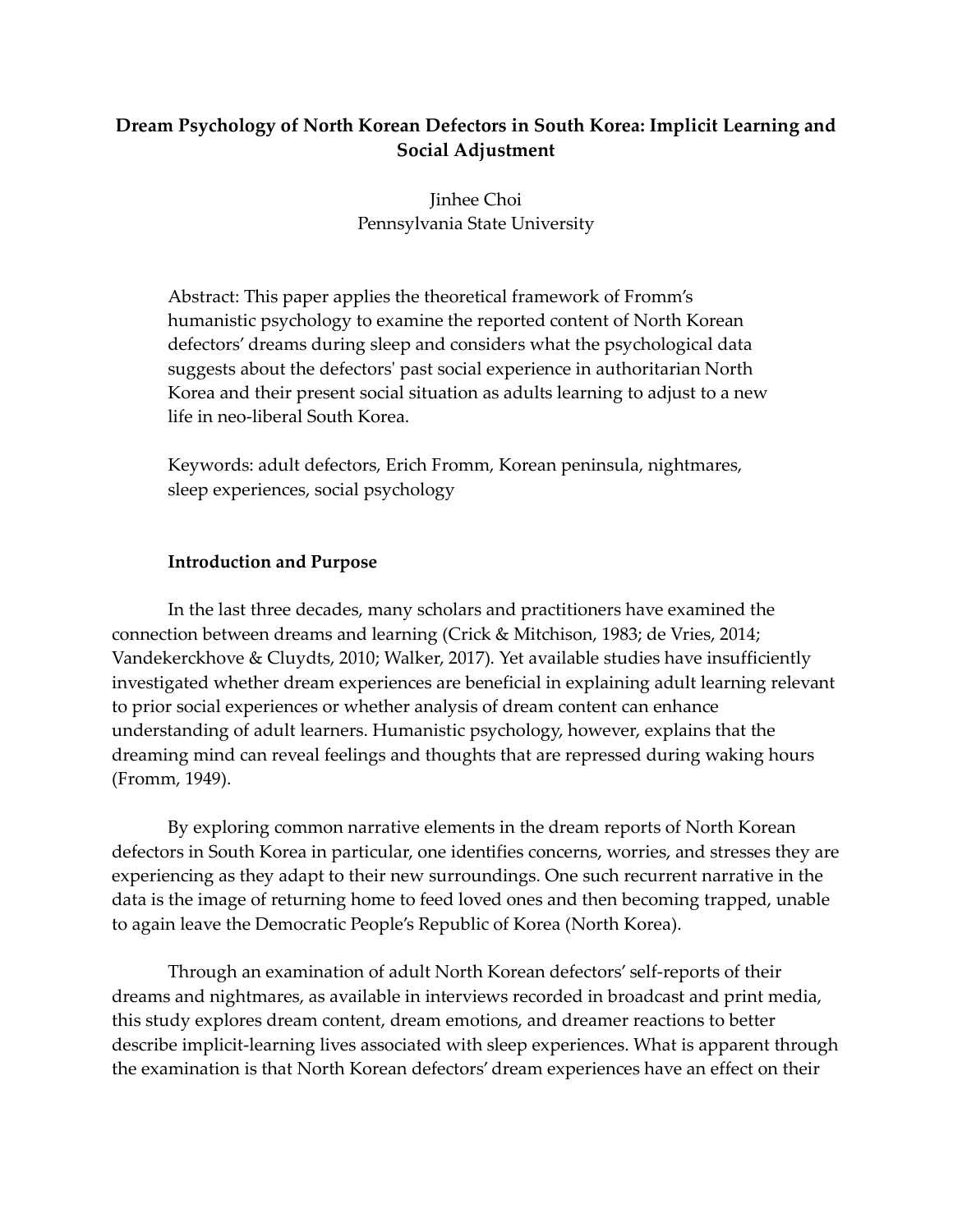learning and adjustment to life in South Korea, with complex consequences.<sup>1</sup> The findings also reveal experienced social oppression, which appears to be shared among North Korean defectors, and knowledge thereof would enable social workers and volunteers to provide more effective and informed assistance to facilitate defectors' social integration in South Korea.

The purpose of this study is to explore North Korean defectors' learning and adjustment in a new cultural environment as relevant to the social psychology of their dream experiences. More specifically, the investigation connects North Koran defectors' unrepressed inner voices during sleep with their daily waking lives in South Korea. As such, the research questions for the study are threefold: (1) What are the contents of North Korean defectors' dreams about North Korea? (2) What feelings are presented through their dreams? (3) How do North Korean defectors react to their dreams?<sup>2</sup> Answers to these questions disclose what the adult defectors implicitly learn about their new lives in South Korea, from their own deep perspectives, and that knowledge helps expand the presently limited understanding of this marginalized social group.

#### **North Korean Defectors in South Korea: A Brief Background**

Although 31,062 North Korean defectors have entered South Korea since 1960 (Ministry of Unification, 2017), their social integration is incomplete. North Korean defectors are officially recognized as ethnic Koreans, and they receive financial and educational support for their adjustment to a new social-political system. Yet various statistics reveal complex and unresolved struggles in their integration process in the capitalist society, such as (1) the unemployment rate of six in ten defectors, (2) the suicide rate, which is three times that of the South Korean population, and (3) the high percentage of defector immigration from South Korea, including voluntary repatriation to North Korea (Evans, 2015; Ju, 2016; Kim, 2014; Lankov, 2016; Sung, 2014). What must be considered when examining the social integration of North Korean defectors is that they inevitably bring to their host country their past beliefs, experiences, and knowledge, factors which affect adjustment and learning (Illeris, 2006; Merriam, Caffarella, & Baumgartner, 2007). Presently, it is not well known how past social character and value formation influences North Korean defectors' social learning experience in South Korea, on the conscious and unconscious levels.

 $\overline{a}$ 

<sup>1. &</sup>quot;[T]he psychology of [North Korean] defectors will adapt to the new social and political conditions [in South Korea], with corresponding changes in habit, character, and personality that are not reflective of the patterns of culture and thought in North Korea" (David-West, 2014, p. 591).

<sup>2.</sup> These questions are adapted from the first, fifth, and eighth "preliminary guiding questions" in David-West (2014, p. 590). The critical focus of the present study is aided by the ninth and tenth guiding questions: "What dreams are shared and typical?" and "How vivid and repetitive or frequent and severe are the dreams?"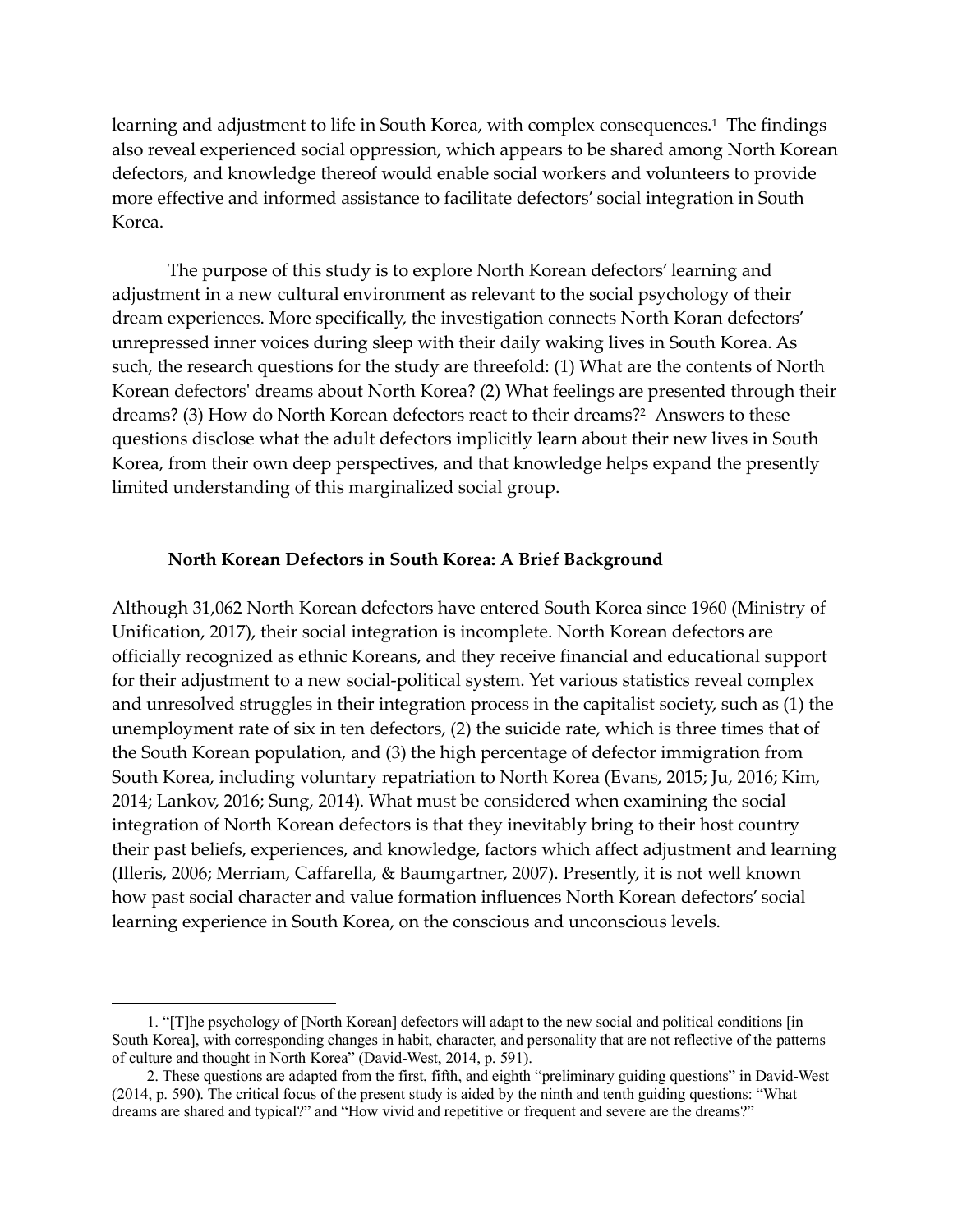## **Theoretical Framework: Humanistic Psychology and Implicit Learning**

Humanistic psychology as developed by Fromm (1949; 1979/2013) conceives of the dream as a symbolic language that expresses unrepressed feelings and thoughts that provide insights about one's situation or the personalities of others. Thereby, the researcher can make sense of the dream as a means to explore North Korean defectors' inner experiences of their past and present social world. In describing dreams as a symbolic language that awakens people to their true inner feelings and thoughts of self and society, Fromm (1949) emphasizes the mastering of dream literacy in order to develop the human powers of observation, intelligence, and reason. He adds that sleep, the physical state of rest that induces dreaming, offers a shelter from the propaganda and repressive noise of the outer social world. In sleep, the "genuine self" can express itself, whereas the "pseudo self" of waking experience is under the mesmeric influence of culture (Fromm, 1949, p. 46).

Because dreams are a resource of the inner life, the repetitive dream experiences of North Korean defectors can be connected to their implicit learning about the self and the social world. Implicit learning is a type of learning that occurs without conscious awareness (Reber, 1993; Cleeremans & Dienes, 2008). Often, the term refers to effortless, rapid, and unguided learning because of the repetitive experience of patterned regularities in daily life (Bransford et al., 2006). For instance, in waking life, people can learn social norms and language by watching films, news, and shows. Psychonomics scholars have emphasized the educational and evolutionary potentials in implicit learning, which facilitate and advance social adjustment in a new and changing environment because of their natural circumstances (Howard & Howard, 2001).

## **Context and Research Methods**

While researching North Korean defector baristas at a café in Seoul from January to March 2017 for a dissertation pilot study, the author noticed a female barista (28) who had fled North Korea two years prior and suffered from repetitive nightmares. Although she refused to reveal the exact nightmare stories because they were too personal, she said she always left her light on at night. The author was able to observe how she constantly suffered from fatigue, headaches, and indigestion. These apparently psychogenic symptoms of defection trauma also included unsettled emotions encompassing vulnerability, presumably aggravated by irritation with coworkers. Moreover, her mental stress was compounded by a work requirement to provide emotional labor to her customers: smiling. Based on these ethnographic observations, the author began to inquire as to what North Korean defectors dream about, how dreams can affect them, and what the consequences are.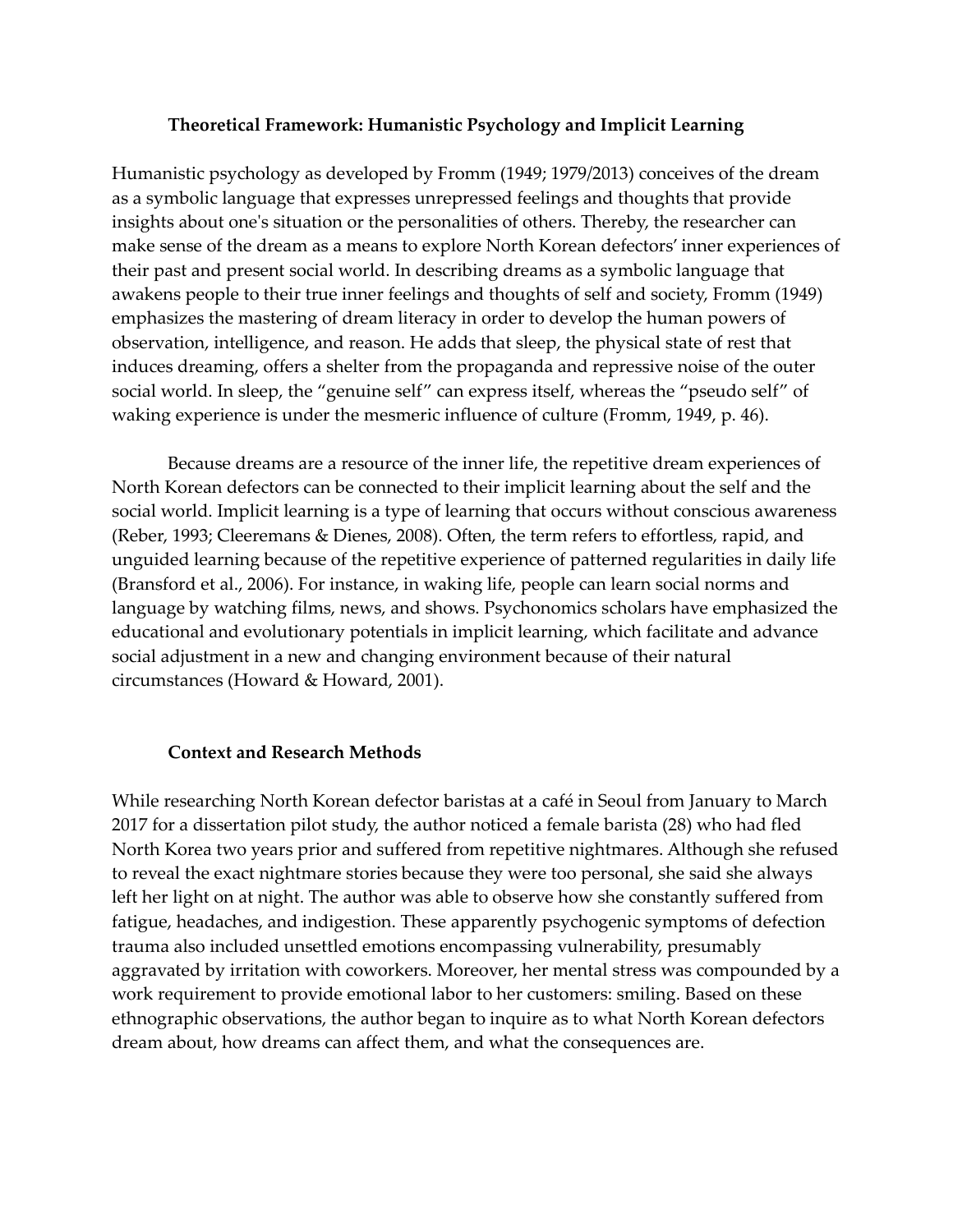Dreams belong to a private realm of subjective experience that dreamers may not always be willing to disclose. Therefore, secondary data sources available through South Korean media outlets and publications were consulted. To explore dream patterns, dream emotions, and the dreamers' reactions to their dreams, data were collected from the YouTube channel Bea-Na TV.<sup>3</sup> On Bea-Na TV, North Korean defector participants share information and unscripted personal narratives about their experiences in North Korea and South Korea. Visual recordings of defectors discussing nightmares they had after defection were examined. Many Bea-Na TV episodes include full or partial descriptions of nightmares. The data were analyzed along with a special episode about defectors' nightmares: "How Do You Feel When You Visit North Korea in Your Dreams?" Also analyzed were autobiographical novels, essays, Internet blog postings by North Korean defectors in their online community, interview articles, and popular books relevant to defectors' dreams. The data were collected between January 2017 and March 2018.

Table. 1. Sources used to collect and analyze dreams of North Korean defectors in South Korea.

| Categorization | Visual recordings     | Autobiographica | Interview | Internet blog |
|----------------|-----------------------|-----------------|-----------|---------------|
|                | (Bea-Na TV)           | l books         | articles  | postings      |
| Volumes        | $3(180 \text{ mins})$ |                 |           |               |

Guided by established qualitative research methods (Boyatzis, 1998; Patton, 1990), a coding scheme was classified and recurring themes were identified. The video transcripts and documents were analyzed to identify patterns and meanings. Simultaneously, underpinning ideas and concepts that interpretively shape the data were examined.

# **Key Findings**

 $\overline{a}$ 

Through dream content analysis, patterns in the North Korean defectors' dreams emerge. A common dream sequence is that of the defectors' return to their hometowns, with a combination of their North Korean and South Korean experiences, and feelings of bewilderment, horror, terror, and yearning. Specifically, in the recurring dream narrative, when defectors revisit their family members in North Korea, they feed them thanks to the material prosperity they have gained in South Korea. After providing abundant food and money as symbolic expressions of filial care and devotion, the returned defectors are trapped by the North Korean state police and are unable to flee North Korea.

<sup>3.</sup> The channel title refers to learning and sharing. *Bea-Na TV* aims at broadcasting the lives of North Korean defectors in South Korea and abroad. Without receiving any financial subsidies from the South Korean government or commercial institutions, *Bea-Na TV* has established its financial and political independence through its mass viewership since 2014.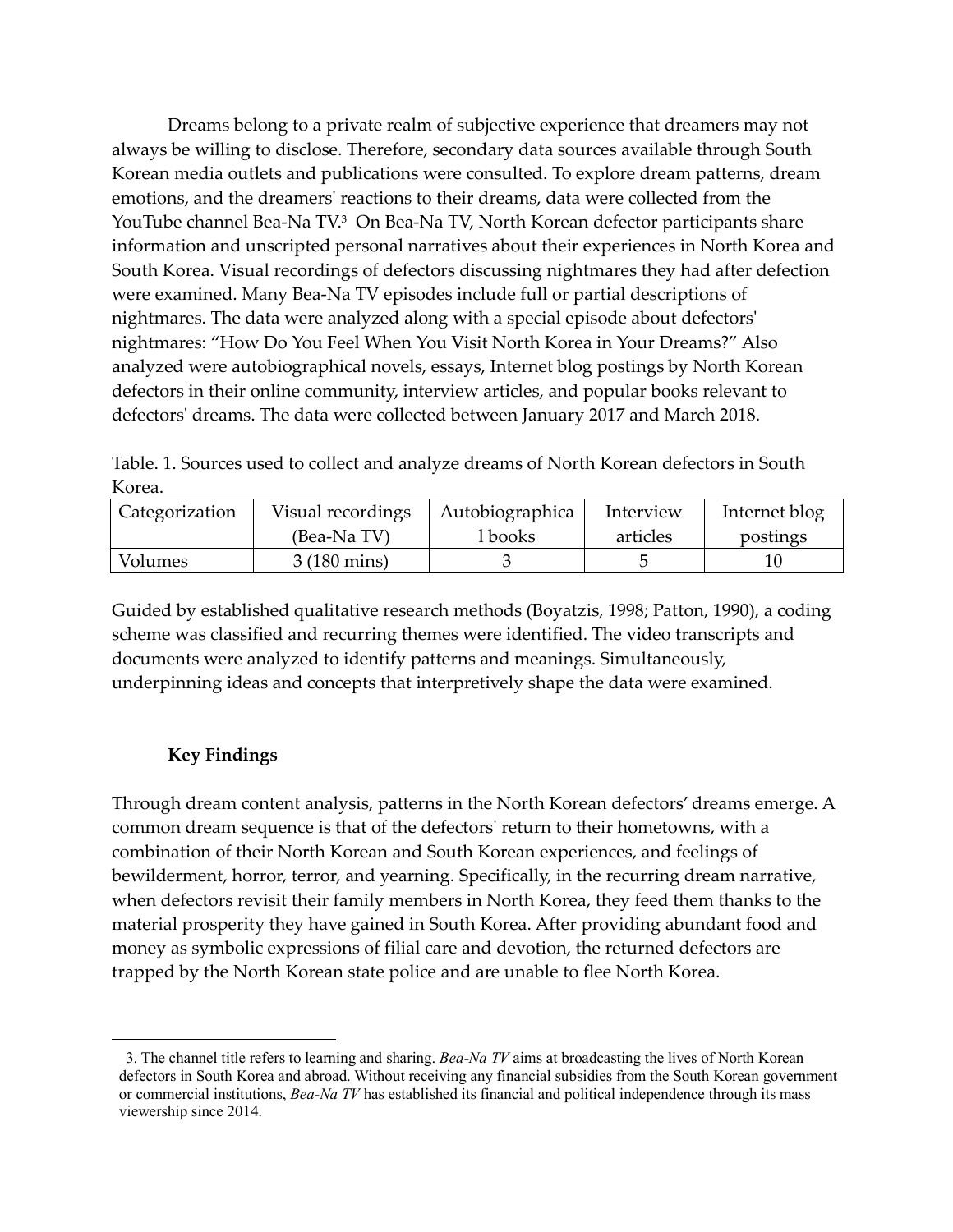# **Dream contents: Combination of North Korean and South Korean experiences**

Data elicited from the dream contents show a combination of North Korean defectors' experiences from the two Koreas. In their dreams, defectors revisit past memories, including memories of family members in their hometowns, and deliver groceries and cash obtained while in South Korea. For example, one female defector (40-45) says,

> My parents were still alive in my dream, and I shared what I had gathered in South Korea. I brought money and foods like pork, instant noodles, and white rice. I was proud of the material wealth I had acquired in South Korea. (Video 3, March 2016)

With an eagerness to care for her now-dead father and mother in North Korea, the female defector brings a most valuable food—pork, which is consumed only during special celebrations in North Korea. At the same time, the defector provides South Korean instant noodles and money to feed her starving family.

She continues to describes her dream experience like watching a reality television show, recounting, "For about five years after defection, I had dreams very frequently. I could see my dear parents and happily fed them with delicacies." What is retained in the defector's mind are the experience of famine (Arduous March, 1994-1998) and nostalgia for family. Yet in the dream, she achieves what she desires by bringing the material wealth she secured in South Korea. With the combination of social experiences of famine and starvation (representing North Korean poverty) and food and financial security (representing South Korean prosperity), these recurring dream images express the mental burden of anxiety and powerlessness over unrealized hopes and desires, which the defectors' dreams attempt to resolve.

## **Feelings expressed in dreams: Yearning for family and terror of being arrested**

North Korean defectors in the examined data set report a strong sense of longing for their families as well as negative emotions because of their families' inability to defect to South Korea. Meeting family members in dreams brings joy and tears to the defectors in waking life because the dead are alive in the dream world, and there, the defectors can have a chance to feed and save them. Yet the dreamers soon encounter hardships in returning to South Korea, and the dream releases their deeply stored horrors and fears of the defection experience. One female defector (45-50) reveals her emotions during sleep as follows:

In my dream, I tried to cross the Tumen River yet always failed because of the high level of [North Korean] security. At that very moment, I went through similar emotional patterns that I encountered during defection, like feeling threatened, fear,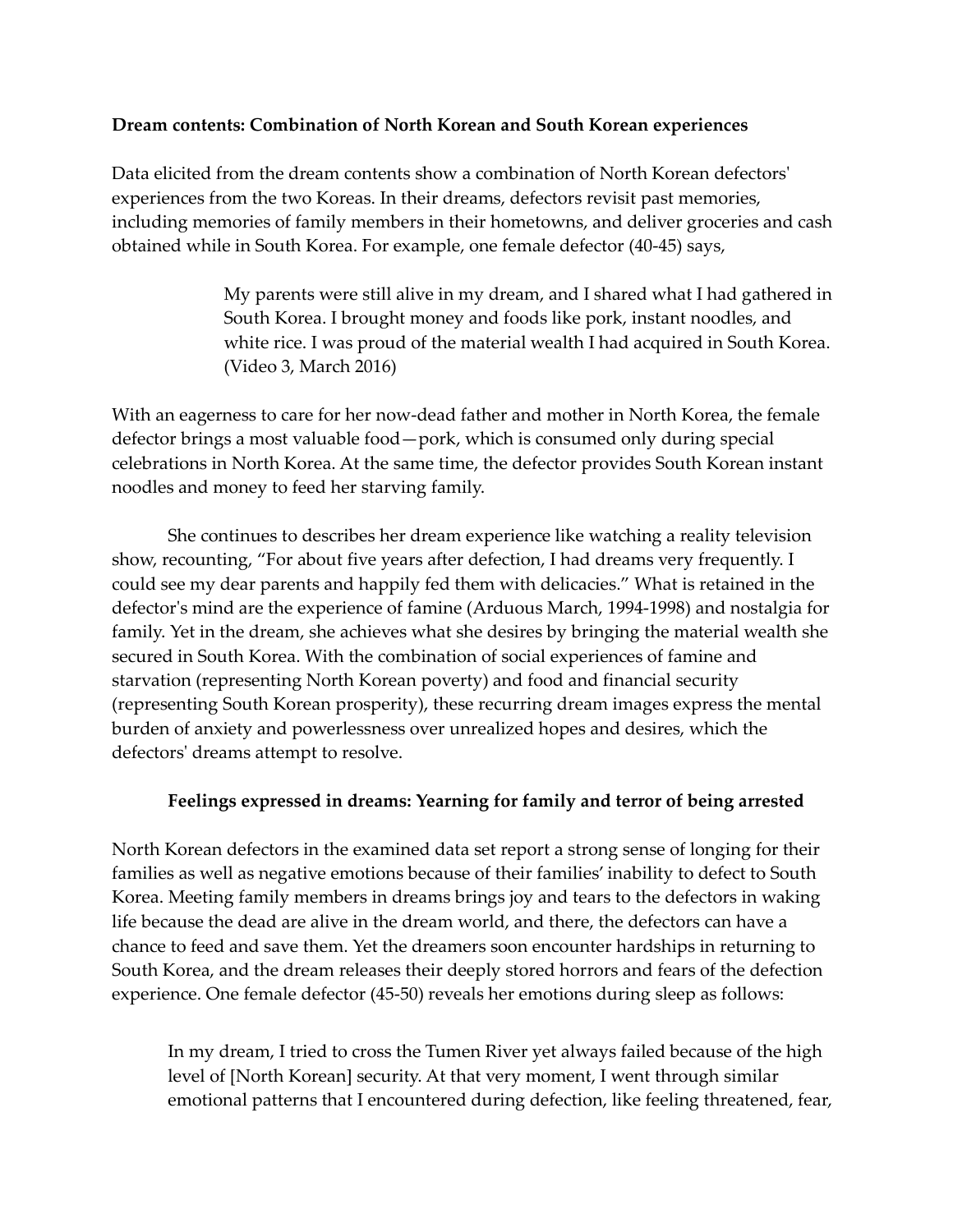anxiety, and terror. Always, I need to survive by escaping all these disastrous situations. (Video 3, March 2016)

Until today, the awful nightmare of stepping on a mine in the middle of the demilitarized zone continues to follow [me]. (Ju, 2016)

Because of dreams of failed defection, some defectors report suffering from nyctophobia. The traumatic experience of defection, along with living a hidden life in China and being kidnapped and raped, create prolonged emotional turmoil that affects defectors' mental and physical health in South Korea. An autobiographical book (Kim, 2012) by a female North Korean defector, Love Song of Youth (Ch'ŏngch'un yŏnga), begins with the defector's nightmare that involves vivid memories of being sexually violated. Such traumatic memories, which are retained in the unconscious, make another female defector "fear night and deny sleep" (Lee, 2007) regardless of her more secure situation in South Korea. Indeed, several books and testimonies, including those of the author's pilot study participants at a café in Seoul, say, "I keep the light on even at night." Prior experiences still haunting some defectors are recalled while they sleep and recreate the original feelings of fear during defection from North Korea. Consequently, defectors may become emotionally confused between dream (sleep experience) and reality (waking experience).

# **Awakening from dreams**

Because of repeated dreams of returning to North Korea, some defectors report being disoriented and not knowing where they are when they awaken. Terrified of repatriation, a number of defectors state that they wake up looking around their rooms to reassure themselves of where they are. Seeing the material artifacts around the room, such as a table and a television, they confirm their current location in South Korea. But even after awakening from the dream, several defectors remain confused about their location because of the vivid experiences and extreme emotions during their dreams. A male defector (38) says,

> I got a phone call from a fellow defector early in the morning, saying she needed money to defect from North Korea. In her dream, she was accused by the North Korean police because of her dyed hair [her current appearance in South Korea—JC] and needed money to find a broker. (Video 3, March 2016)

Not only the sense of fear is retained in the minds of the defectors. Because of frequent dream encounters with parents who passed away long ago in North Korea, some defectors yearn for their deceased loved ones and suffer depressive states of loneliness. Confronted with repeated and confusing dreams about North Korea, one male defector (46) confesses that "North Korea is still in my life" (Ju, 2016). Similarly, defector Kim (2012) admits that "half of [my] self is still embodied in North Korea." Because their characters, habits, and personalities are originally formed in North Korea, some adult defectors learn implicitly,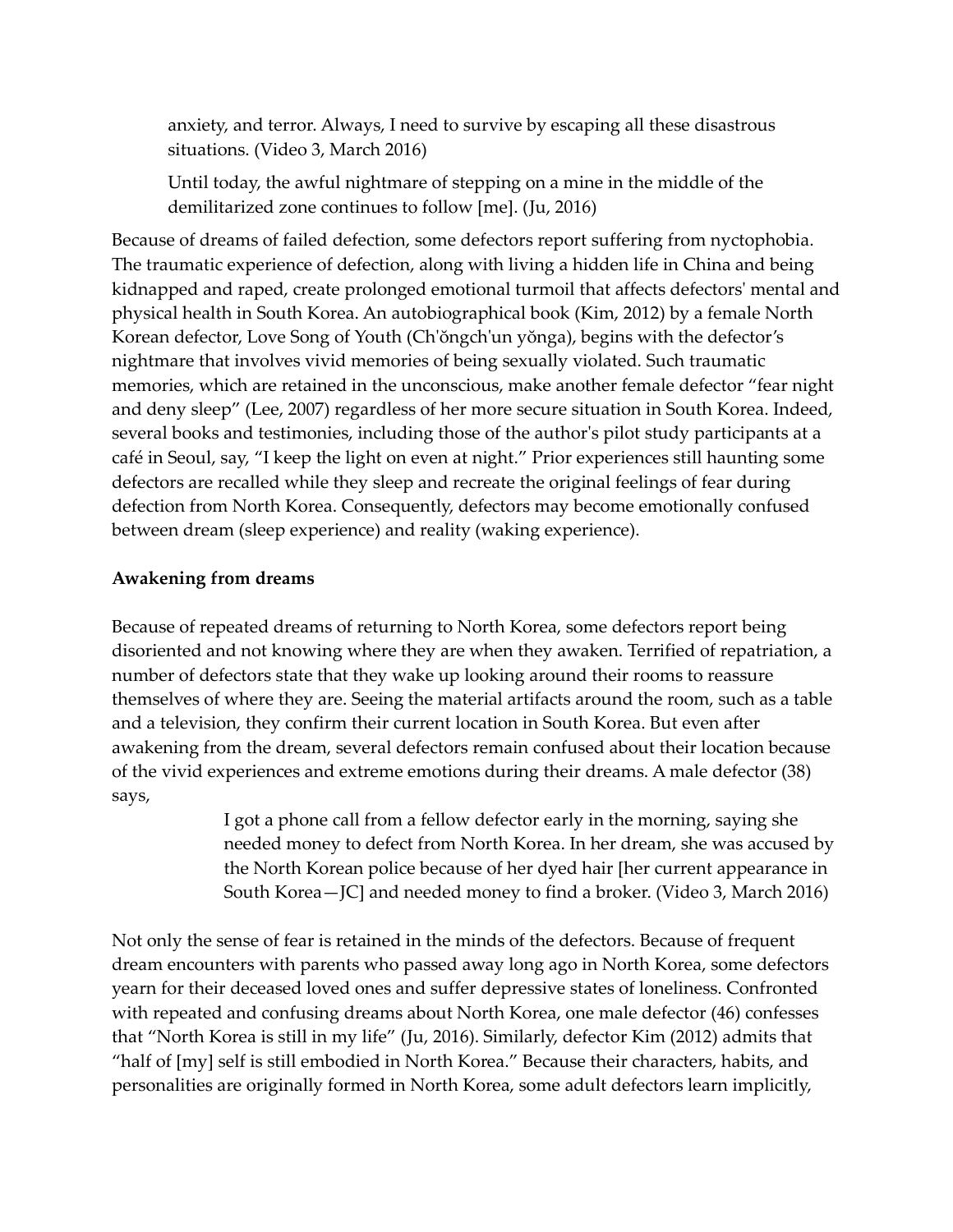through recurrent dreams, that they cannot completely separate their new lives and selves in South Korea from their past in North Korea, whether consciously or unconsciously.

#### **Discussion**

The findings indicate that dream experiences associated with prior social experiences affect implicit learning in North Korean defectors' lives in a new environment. As the theoretical framework, the humanistic psychological conception of the dream provides a tool to make sense of unrepressed feelings and thoughts that need to be contextualized and interpreted for the benefit of psychologically vulnerable members of the defector population. Dreams have an effect on the self-interpretation and daily routines of defectors' lives by unconsciously expressing what is important, painful, or unforgettable.

The analysis of the present study is relevant since refugee groups are known to suffer from nightmares as a consequence of their prior life circumstances (Weaver & Burns, 2001). Represented as "shouts with fear at night" (Weaver & Burns, 2001, p. 147), which might go unnoticed by others, the nightmares of refugees are a fact that social workers and helping professionals ought to recognize and sensitize. Although North Korean defectors' traumatic experiences have strong parallels to other refugee populations (Kim & Choi, 2013; Noh, Kim, Kim, Park, & Woo, 2016), their dream and nightmare experiences in relation to their daily social lives are underexplored. By demonstrating that dream experiences correlate to implicit learning about the self and social world—as seen in the mental embodiment of North Korea even when defectors live in South Korea—this study maintains that dreams are a psychological fact that can influence defectors' cognitive adjustment on the social, functional, and interpersonal levels. Acknowledgment of North Korean defectors' dream psychology and the knowledge of its influence during their adjustment is necessary, especially when the majority of professional and scholarly discussions on problems of defector adjustment is narrowly confined to instrumental training, economic adjustment. Notably, findings from the analysis of dream content provide clues that help explain the reverse defection of North Korean defectors from South Korea to North Korea, such as missing their family members and accepting their North Korean identity with South Korean citizenship. Recognizing sleep experiences and dream psychology as integral to a rounded understanding of North Korean defectors lives, the present study calls for deep sociopsychological analysis in order to shed more light on a social group whose internalized prior experiences differ greatly from the non-defector South Korean population.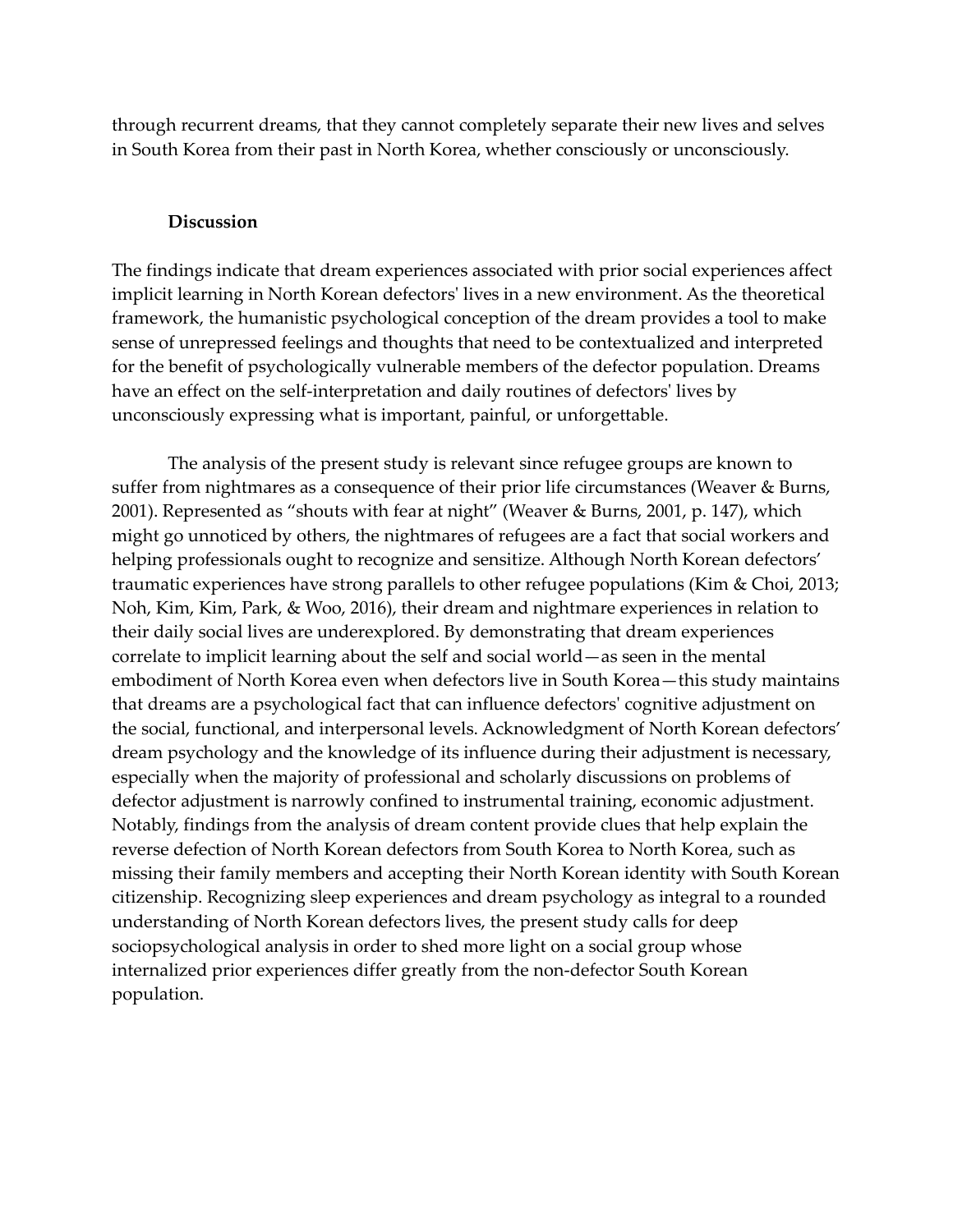## **Conclusions and Limitations**

This study opens discussion in a neglected area of dream psychology and implicit learning in a subfield of adult educational psychology. The findings reveal that shared experiences in the past lives of adult North Korean defectors affect their dream content on the unconscious level, which in turn affects their waking thoughts and emotions on the conscious level. Considering the complex nature of North Korean defectors' subjective states, exploration of dream content adds to a more comprehensive understanding of the defectors' learning lives and social characteristics in South Korea. Thus, the study contributes to adult learning literature and social psychological literature to enhance the current understanding of implicit learning in an oppressed and marginalized population and how socially conditioned mental states influence social adjustment and learning in a new environment. This reality requires the careful attention of social workers in order to provide more informed assistance in the social integration of defectors. Hopefully, the knowledge obtained from the study can be used as a stepping stone in that direction.

The study, however, is limited by its exclusive reliance on secondary data available through the Internet. Therefore, caution must be taken against overgeneralizing the findings from the investigation onto all North Korean defector groups, considering their divergent defection experiences and social situations.

## **References**

- Bea-Na TV (2006, March 24). Talbugjadeul-ui agmong, kkum-eseo bughan-eul gass-eul ttae eottaessneunji? [The nightmares of North Korean defectors: What was it like when (you) went to North Korea in a dream?, Episode 135]. mollasssuda bughansuda [I Didn't Know Chat, North Korea Chat]. YouTube channel retrieved from https://www.youtube.com
- Boyatzis, R. E. (1998). Transforming qualitative information: Thematic analysis and code development. Thousand Oaks, CA: Sage.
- Bransford, J. D., Vye, N. J., Stevens, R., Kuhl, P., Schwartz, D., Bell, P., et al. (2005). Learning theories and education: Toward a decade of synergy. In P. Alexander & P. Winne (Eds.), Handbook of educational psychology (Vol. 2) (pp. 209–244). Mahwah, NJ: Erlbaum.
- Cleeremans, A., & Dienes, Z. (2008). Computational models of implicit learning. In Sun, R. (Ed.), The Cambridge handbook of computational psychology (396-421). Cambridge, England: Cambridge University.
- Crick, F., & Mitchison, G. (1983). The function of dream sleep. Nature, 304(5922), 111–114.
- David-West, A. (2014). Erich Fromm and North Korea: Social psychology and the political regime. Critical Sociology, 40(4), 575–600.
- Fromm, E. (1949). The nature of dreams. Scientific American, 180(5), 44–47.